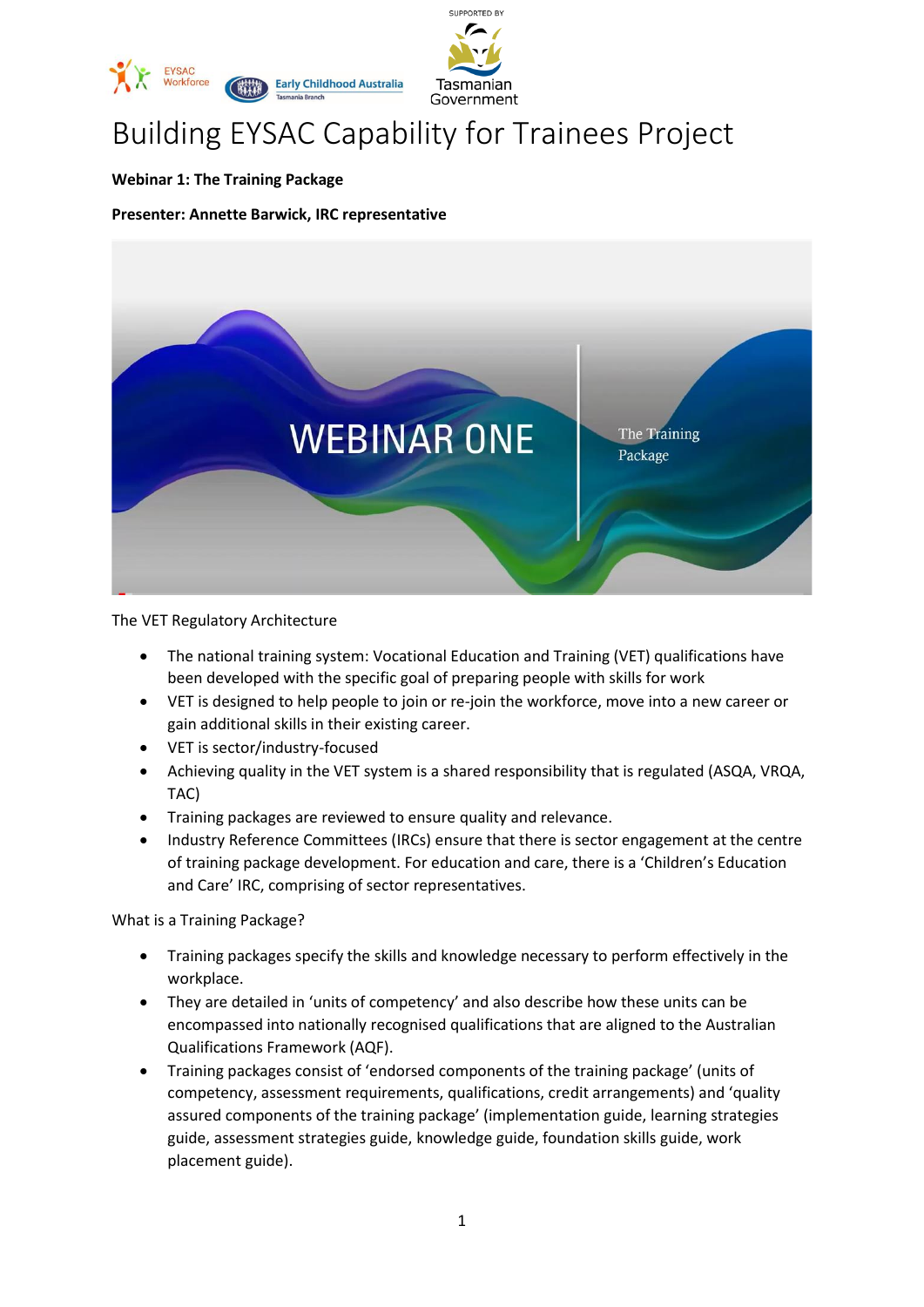- The education and care training package currently delivers the Certificate III in Early Childhood Education and Care and the Diploma of Early Childhood Education and Care
- RTOs use the training packages to help design their curriculum and/or learning and assessment methodology to assist the learners to demonstrate they have the skills and knowledge specified in the training packages.
- The training is tailored to the individual's needs and can be contextualized to the circumstances of a particular employer and/or the sector.
- RTOs are required to ensure that their assessment materials are mapped to the assessment and performance criteria **and this is one reason for workplace coaches to understand what's in each unit of competency in relation to the performance criteria and knowledge**. **This can give the workplace coach insight and prompt her/him to ask questions of the RTO – the how, what and why of what is being trained and assessed.**
- RTOs are responsible for assessing and for issuing a nationally recognised qualification.
- To see the units of competency and what's within them  $-$  go to [www.training.gov.au](http://www.training.gov.au/)
- Registered Training Organisations (RTOs) in Tasmania must be registered with ASQA.
- RTO delivery methods include face to face training, online, and blended learning.
- Assessment, including recognition of prior learning, needs to comply with the assessment requirements of the relevant training package, it's conducted in accordance with the principles of assessment and the rules of evidence. The RTO must gather a range of evidence of the learner's competence.
- **Workplace coaches can ask the RTO to see the training and assessment strategy.**
- The evidence is assessed to determine whether an individual can perform to the standard expected in the workplace as expressed in the relevant endorsed unit of competency or module.
- **For workplace coaches, understanding what's in a unit of competency, provides a insight into what the learner needs to demonstrate**
- Assessment of competency and judgement of evidence must be undertaken by a person who meets the specific requirements for an assessor (Training and Assessment qualified)
- Direct evidence (observed or witnessed) observation of workforce performance, oral questioning, demonstration or a challenge test.
- Indirect evidence evidence of work that can be reviewed or examined finished products, written assessments or tests, or a portfolio of previous work performed.
- Some evidence of competency can be gathered by other people supplementary evidence. This can include reports from supervisors, colleagues, testimonials from employers, work diaries and evidence of training
- Principles of Assessment fairness, flexibility, valid, reliable
- Fairness The individual learners needs are considered in the assessment process and where appropriate reasonable adjustments are applied by the RTO to take into account the individual learner's needs.
- The learner can challenge the result of the assessment and be reassessed if necessary.
- Flexibility the assessment is flexible to the individual learner's needs and draw from a range of assessment methods.
- Valid any assessment of the RTO must be justified based on evidence of the performance of the individual learner.
- Reliable consistency of assessment across assessors.
- Rules of Evidence valid, sufficient, authentic, current.